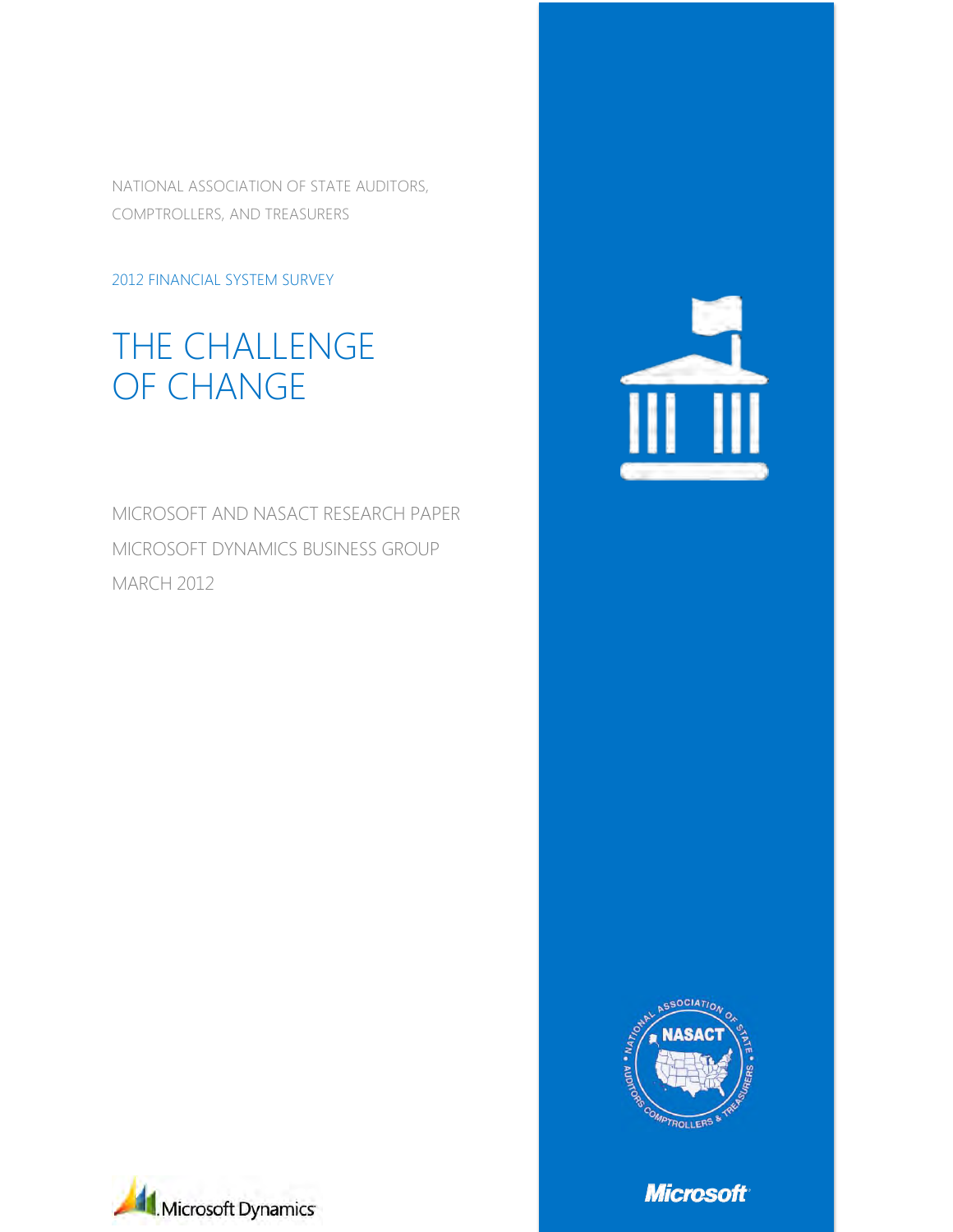## SURVEY AT A GLANCE



#### About this survey

This survey was conducted by the Microsoft Dynamics Business Group in collaboration with the National Association of State Auditors, Comptrollers, and Treasurers (NASACT). Our goal was to identify the expectations, strategies, and practices that states are using in the implementation of government-wide or statewide financial systems. Our research objectives were to:

- Determine which states have implemented financial systems in the past 10 years.
- Understand the experiences states have had with their financial systems.
- Uncover the expectations of states looking to acquire new financial systems.
- Discover the obstacles states face—and overcome—in replacing older financial systems.
- Share our findings with NASACT, other practitioners, and policymakers.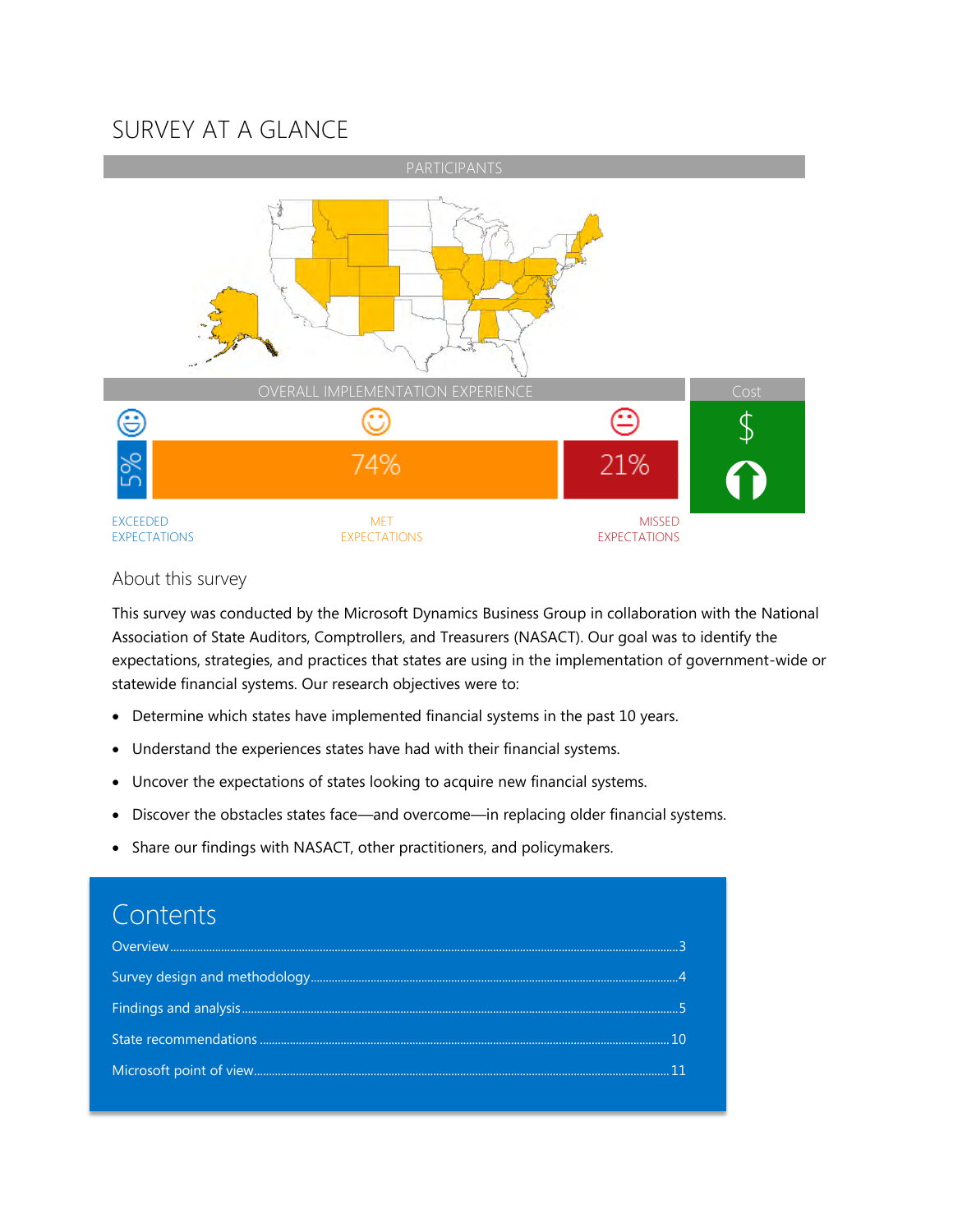### <span id="page-2-0"></span>OVERVIEW

Expensive, slow to implement, and lacking state-specific features. These are the characteristics of state financial management systems, according to our survey of 25 state financial leaders. If yours is like most states, your enterprise resource planning (ERP) system or financial management system has been a challenge—but you'd rather not change it or revert back to your old system.

As public sector budgets shrink, state leaders look for ways to improve operations and to reduce costs. These days, the comptroller's role is challenging enough without the added burden of lengthy ERP deployments and underperforming systems. Yet our survey shows that many states continue to rely on less-than-ideal financial management and ERP systems. They expect these systems to be costly to replace, fall somewhat short of needs, and require burdensome—and probably expensive—customization.

Our survey findings underscore the difficulties states face with their financial system deployments and the states' natural reluctance to relive an experience they expect to be time-consuming and costly. States willingly adapt to prevailing commercial practices to design and implement systems that meet their needs, but the process is painful. Hence, most make do with what they have, even if out-of-date ideas about system implementation may be hampering efforts to improve operations and lower total cost of ownership (TCO). Participants consistently placed the burden of project success squarely on their own shoulders—taking responsibility for every step, from planning to rollout. In fact, only one state suggested that system vendors might be expected to help ease the burden for states by making products more usable for government.

Despite the challenges, states consistently pointed out that their new systems ultimately provided better data that translated into more informed decision-making, greater accuracy in reporting, and ease in meeting compliance requirements. In addition, systems that were built specifically for government got higher marks across the board.

Is there a better way to acquire and deploy these large-scale systems? In this report, the states with modern systems share the lessons they learned from their implementation projects and offer their recommendations. And we give our perspective on the state of the industry and how it can become a better partner for government.

# KEY FINDINGS

25 **PARTICIPATING STATES**

# 52%

**STATES THAT HAVE RECENTLY MODERNIZED**

# 76%

**STATES THAT DID OR EXPECT TO CUSTOMIZE NEW SYSTEM**

# 60%

**STATES THAT SAID IMPLEMENTATION FELL SHORT OF EXPECTATIONS**

# 2 YEARS

**TIME IT TOOK OR WAS EXPECTED TO TAKE FOR ROLLOUT**

# 73%

**STATES EXPECTING OR EXPERIENCING PROJECT DELAYS**

# ና35– MILLION

**WHAT MOST STATES PAID OR EXPECT TO PAY FOR NEW SYSTEMS**

Thanks to the 25 state financial leaders who participated in this survey for their time, candid assessments, and insightful responses.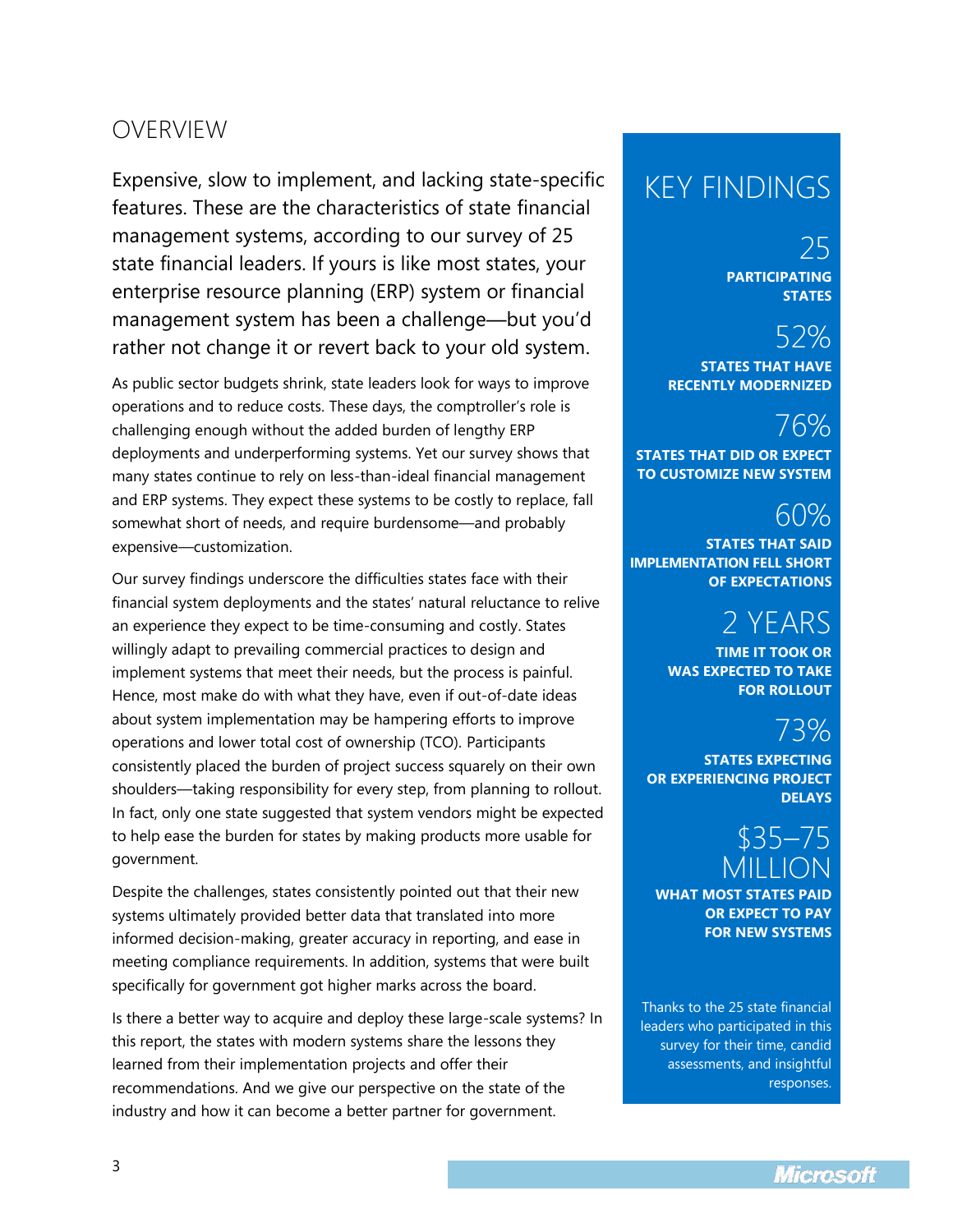# <span id="page-3-0"></span>SURVEY DESIGN AND METHODOLOGY

Based on more than 20 years of experience working closely with state and local government, Microsoft conducted this survey with NASACT to poll states about their financial management and ERP systems. We designed this survey to provide an objective view of experiences and expectations so NASACT members can share their lessons and best practices.

An invitation to participate was sent to all NASACT members. The survey was conducted between January and February 2012; 25 state comptrollers or their deputies responded, representing a range of budgets.

| <\$10 Billion                                                         | \$10-20 Billion                                                 | \$20-35 Billion                                                                   | \$35-50 Billion                         |
|-----------------------------------------------------------------------|-----------------------------------------------------------------|-----------------------------------------------------------------------------------|-----------------------------------------|
| Alaska<br>Idaho<br>Maine<br>Montana<br>Nevada<br><b>New Hampshire</b> | Alabama<br>Colorado<br>Indiana<br>lowa<br>Missouri<br>Tennessee | Delaware<br>Maryland<br><b>Massachusetts</b><br><b>North Carolina</b><br>Virginia | <b>Illinois</b><br>Ohio<br>Pennsylvania |
| <b>New Mexico</b><br>Rhode Island<br><b>Utah</b><br>Wyoming           | <b>West Virginia</b>                                            |                                                                                   |                                         |

Figure 1. Profile of participants, by state budget

The 25 respondents were split between those who had implemented a government-wide or statewide financial system within the past 10 years and those who had not. (See Figure 2.) The 52-percent majority with modern systems represent 13 states; of those, half implemented a full ERP system―not just a financial management system.

#### Survey framework

The survey included 27 multiple-choice and open-ended questions. They were presented as follows:

- States that had deployed a new system within the past 10 years were asked to rate their level of satisfaction with various aspects of their system and its implementation.
- States operating older systems were asked whether they intended to implement a new system within the next five years.
- For the latter group, states were asked to rate their expectations about the intended new system's cost and benefits.



Figure 2. States implementing a new system within past 10 years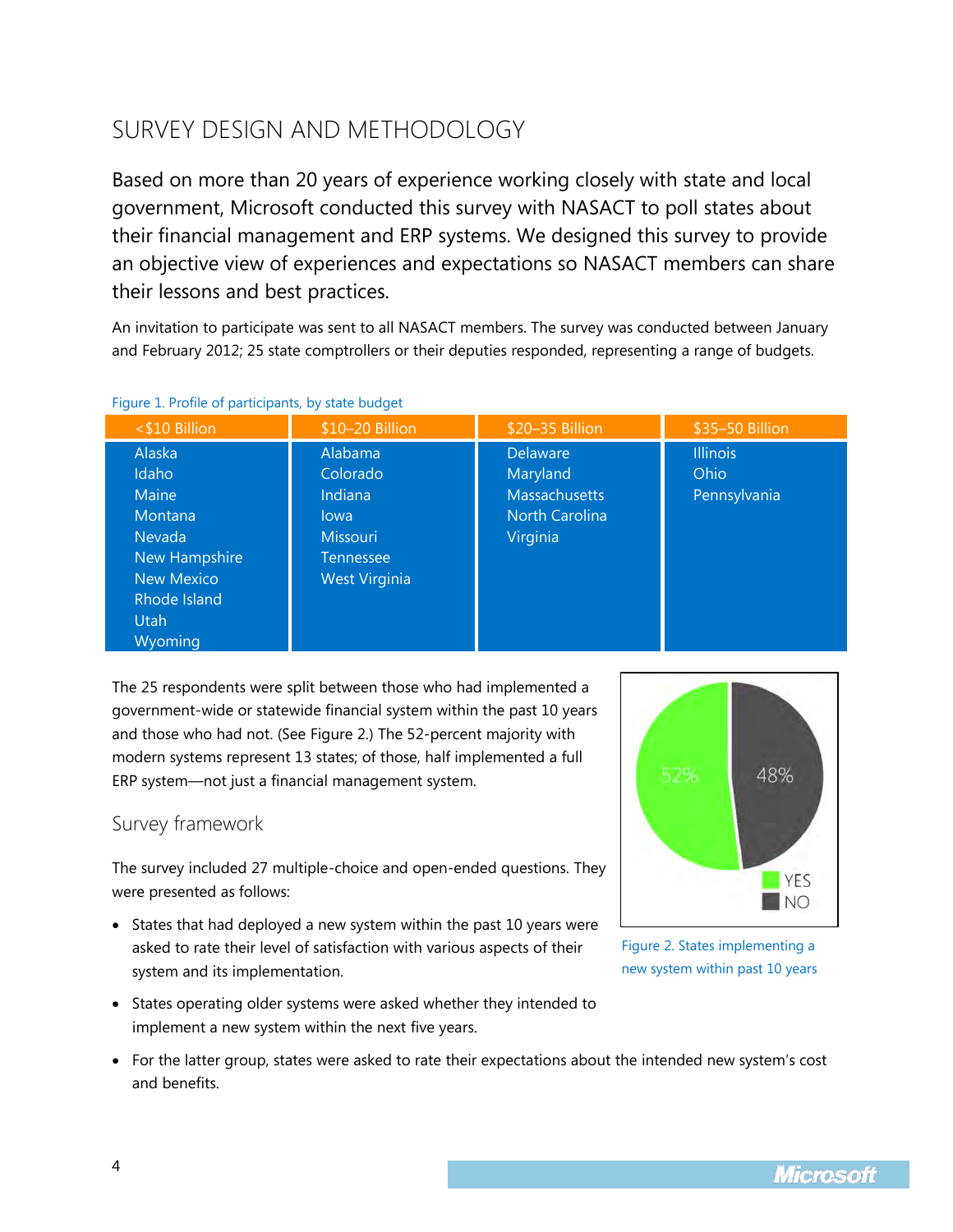### <span id="page-4-0"></span>FINDINGS AND ANALYSIS

Given threadbare state budgets, it's no surprise that nearly half of the states in our survey are running their business using the systems they implemented more than a decade ago. States with newer systems are more satisfied with their experience—except when it comes to implementation, customization, and adoption, which seem to be grueling regardless of the level of preparation. However, all agreed: any new system was bound to be an improvement over the old one.

#### In with the new for 13 states

Thirteen states in our survey deployed new financial systems between 2002 and 2011, most within the past five years. Their expectations about the ERP program were mostly met, except when it came to the overall implementation experience. Customizing systems to meet government requirements

" The primary reason software doesn't meet expectations of state initiatives is because the software is written for private sector enterprises.<sup>99</sup>

Deputy Auditor

proved challenging for all, as did user adoption and ease of use. (See Figure 3.)

The states with the most consistently positive responses used systems built for government. Qualities associated with the greatest positive variance included total cost (software and implementation), overall implementation experience, and user adoption. One state was satisfied with the system they deployed in 2006 for accounts payable, purchasing, and fixed assets, yet their comment was typical: "The time expended to implement was greater than planned for one module."



Figure 3. Level of satisfaction with new system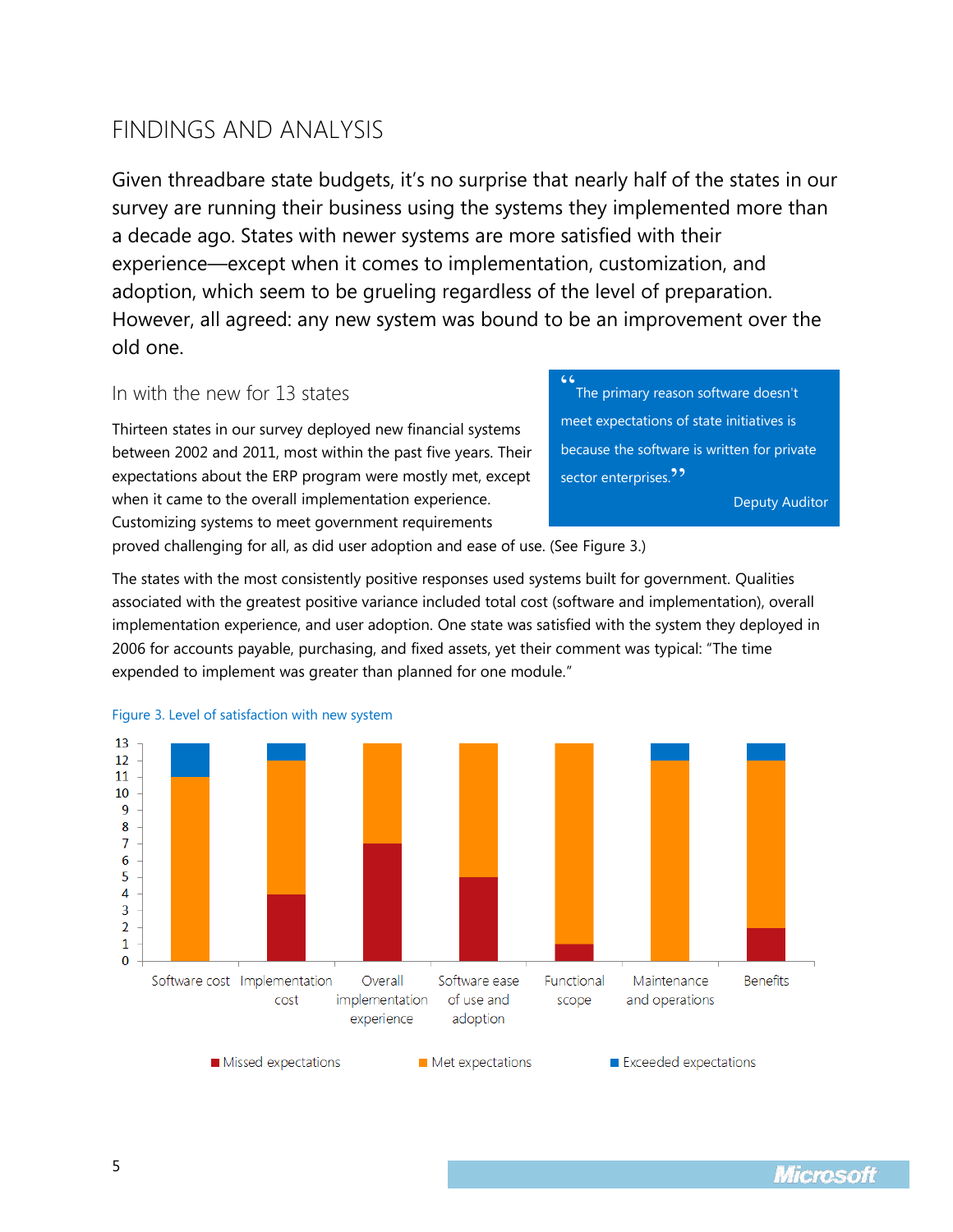### Harsh reality: No funds for six states

Six states indicated that they are not considering modernizing within the next five years—including two states running software purchased in 1990 and 1997. The reason was simple: lack of funds.

Even though the code base for these vintage systems is becoming obsolete, they were originally built for government. As the financial leaders of these states pointed out, the

" We don't foresee enough funding becoming available during the next five years based on the revenue projections and the economic forecast.<sup>"</sup> Deputy State Comptroller

systems may be old, but they still do what they were designed to do.

#### A future of low expectations for six states

Some states are motoring into the future using the systems they implemented more than a decade ago—or even two decades ago. Of the 12 states running legacy systems, six plan to modernize within the next five years, but expectations for the new systems are tempered by the assumption that implementation will be challenging on multiple fronts.

Most anticipate getting improvements—for example, improved accuracy, less duplication, better decision-making,

and ease in meeting compliance requirements. Yet the majority think it is realistic to expect great expense, project delays, and functionality gaps that only customization can fill. (See Figure 4.)

 $C<sub>1</sub>$ 



To reduce initial risk and cost, the functionality planned for the statewide rollout has been limited to that functionality required to retire the legacy statewide financial management system.<sup>??</sup> State Comptroller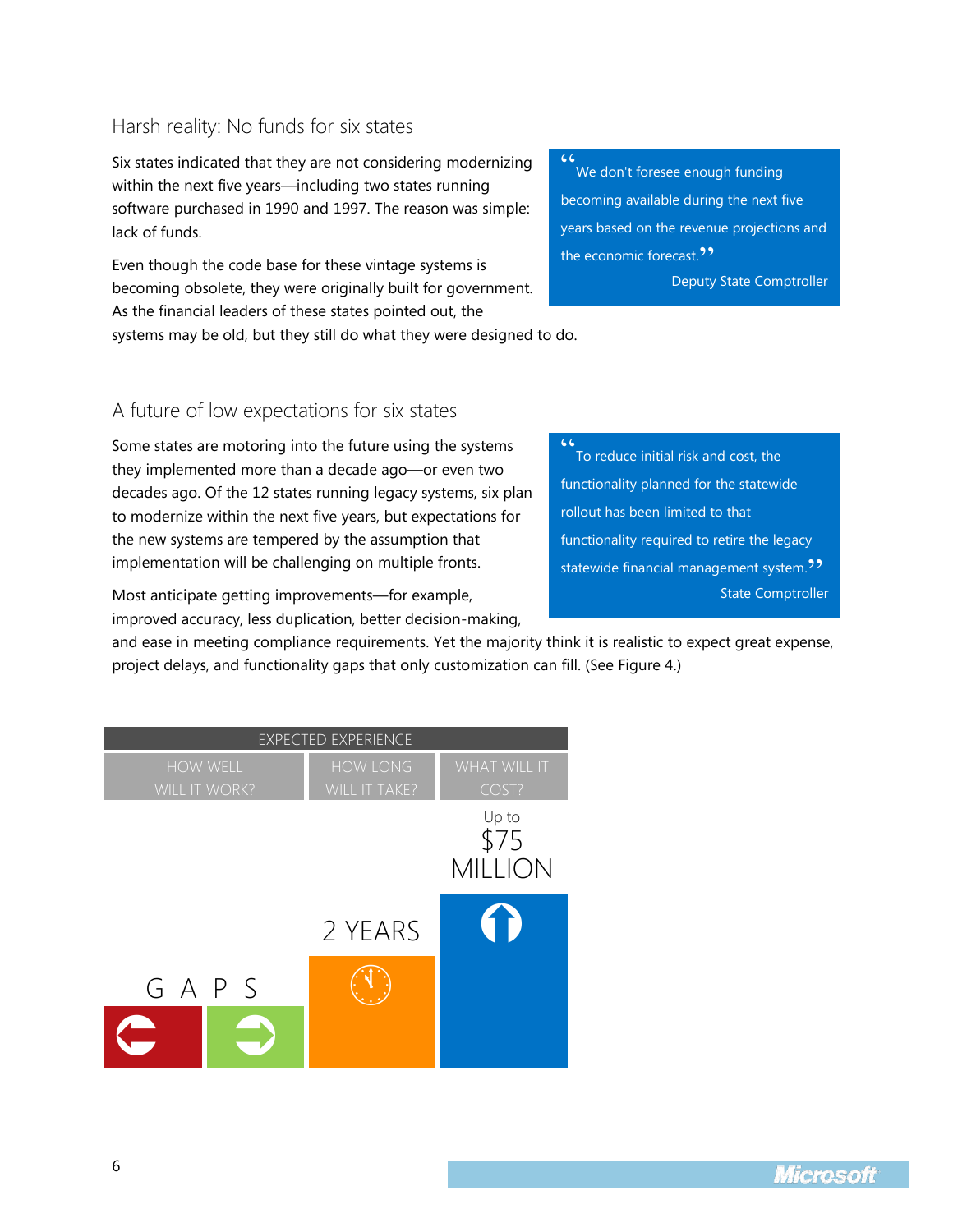Why the low expectations? The uniqueness of government requirements is a big factor. Experience has taught states that their complex contingencies cannot easily be met by off-theshelf systems; customization will always be required—as will some degree of vendor hand-holding. Managing user expectations is another pain point. No one likes change. The states in this group anticipate that it will take time to get comfortable with a new system. Nonetheless, they eventually hope to see an improvement over the business functionality of their current environment. (See Figure 5.)

" We spent 20 years customizing our previous software. It is unlikely that the industry standards built in [new] software will align well with the business processes we have developed and built into the existing software.<sup>99</sup>

State Comptroller



### Moving forward: What do states think is realistic?

According to the states that have implemented new financial management or ERP software in the past 10 years, it's realistic to expect change orders and feature gaps. These types of systems take a long time to implement, they say, and the desired benefits will come only after some time—as much as four or five years. Change management typically causes

" We, as a state, did not understand that it takes years to get comfortable with an ERP system. However, since the original implementation, we have focused on all of the initial deficiencies and are comfortable with the product today. $22$ Chief Operating Officer

months-long project delays, according to 73 percent of states, and all too often, users are reluctant to embrace the new systems, with 82 percent of states experiencing mild to major dissatisfaction in this area.

l

<sup>1</sup> Although six states plan to modernize, only four answered the detailed questions about expectations.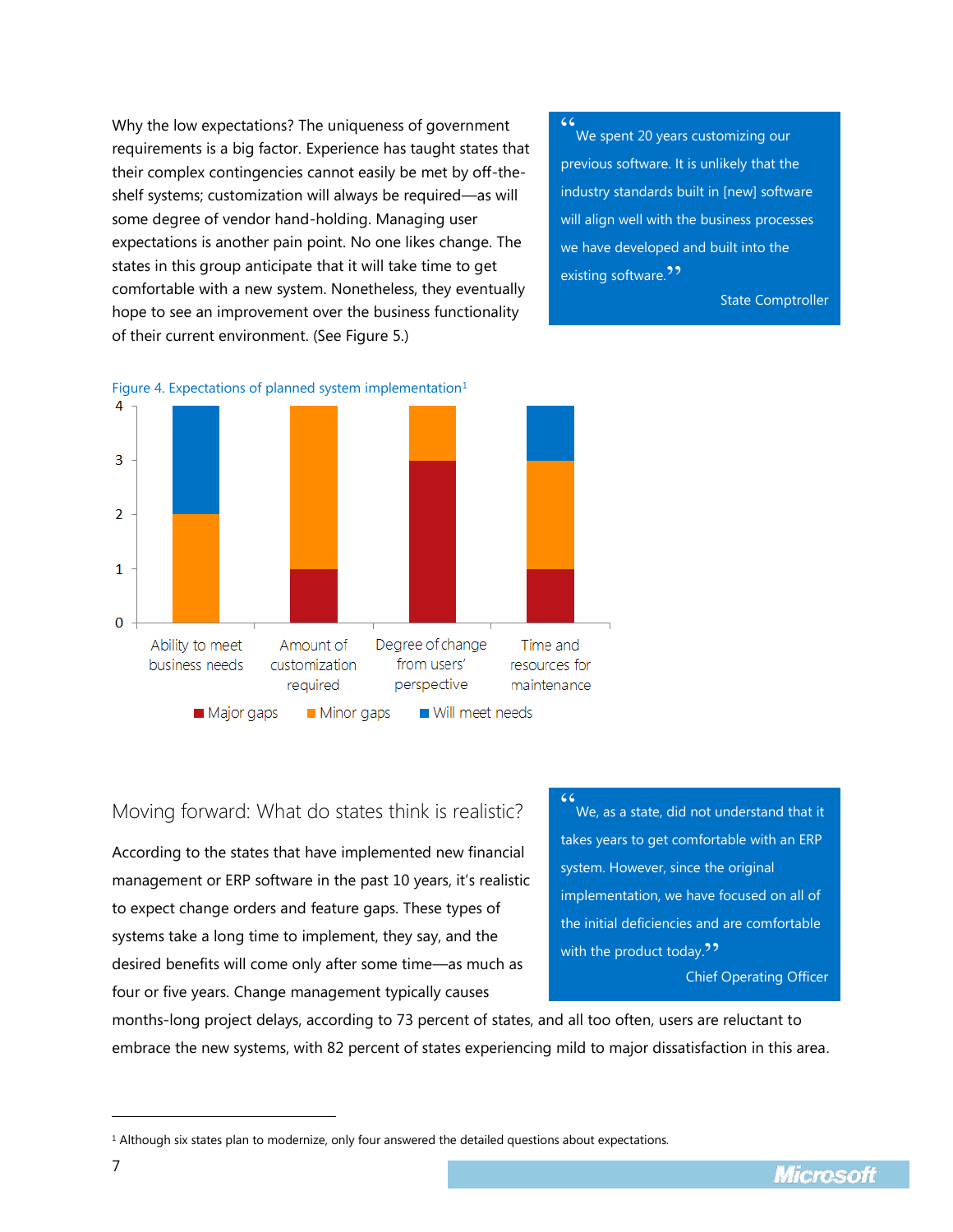In other words, don't expect to see rapid improvements, even though change is needed more than ever during this time of unprecedented challenges. (See Figure 6.)

#### Figure 5. Realistic expectations, according to states with modern systems



Just as the states running legacy systems anticipate the advantages they will get from a new system someday, the states with modern implementations report many benefits. Even though there were minor gaps in implemented features, the states report that their new systems mostly meet their needs. (See Figure 7.)

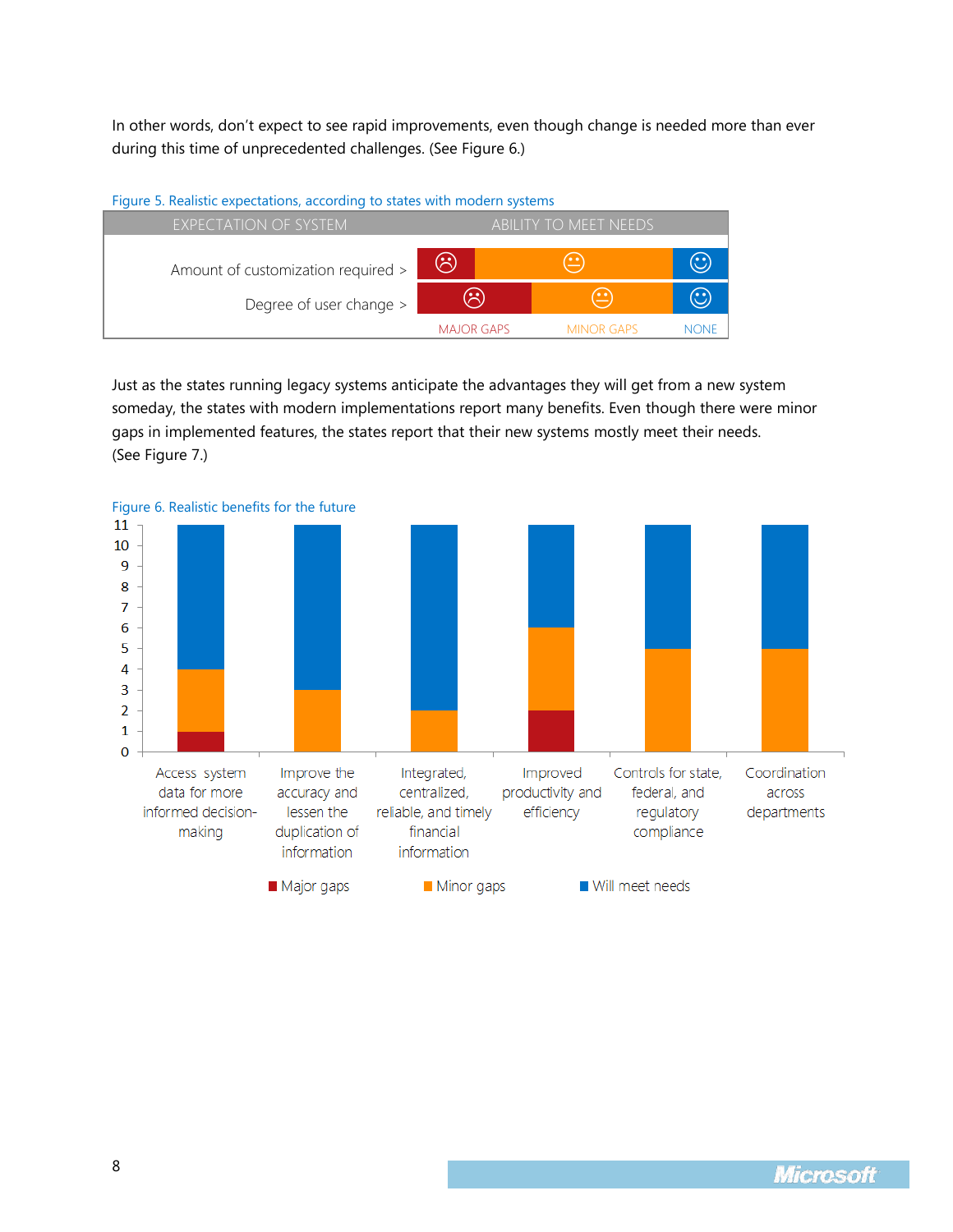9

#### Reasons for success

When states with modern systems explored the reasons why their financial management or ERP implementations were successful, they cited a number of beneficial factors:

- Cost expectations. States that knew what to expect to pay for software and services were more satisfied overall.
- Lessons learned. Satisfied states applied best practices from other large-scale software implementations.
- Taking a conservative approach. Some states prioritized risk-abatement and limited their rollouts to select groups. Others were willing to change business practices to match the capabilities of the systems they installed. "Costs can be lowered by changing business practices to meet software functionality instead of implementing customizations," noted one state with a built-for-government system.
- Training. Satisfied states trained users well and developed internal expertise with system operations.

#### Reasons for concern

When newly implemented systems fell short of expectations, states felt responsible and sought remediation. Could they have managed the project or vendor better? Could they have stemmed change requests or managed communications better? Reasons for dissatisfaction ran the gamut from legislative obstacles to licensing fees, but two areas stood out:

 Change management and user adoption. When expectations for the new system were not communicated

effectively, states reported less satisfaction with their implementation. Some states had difficulty embracing a new system. Many states reported that training users was more complicated than expected, either because people were reluctant to learn something new, employees were dissatisfied

with the training program, or users couldn't easily learn the complex system.

• Customization to suit business processes. System modifications were costly, and all the states reported the need to customize systems to suit government specific business processes. Most reported change orders costing anywhere from 5 to 20 percent of the original contract value. One state commented, "Our implementation vendor promised much more than they could deliver, which led to delays, higher costs, and dissatisfaction with the implementation experience." Another cautioned that implementation professionals did not always have sufficient experience with government accounting and operation, despite their promises.

" I expected the [built-for government product] to be much easier to use than it was. For example, our state had to customize some of the screens to help with data entry and reviewing. Some of those enhancements have now been baselined by [the vendor]. I would still like the system to be easier to use. $"$ 

Finance Director

" Change management and training were far more difficult than expected, resulting in implementation delays. Benefits fell short because we were too liberal in enabling noncompliance/adoption.<sup>??</sup>

State Comptroller

The system implementation met our expectations because we anticipated significant customization to deal with state requirements.<sup>??</sup>

 $66$ 

State Comptroller

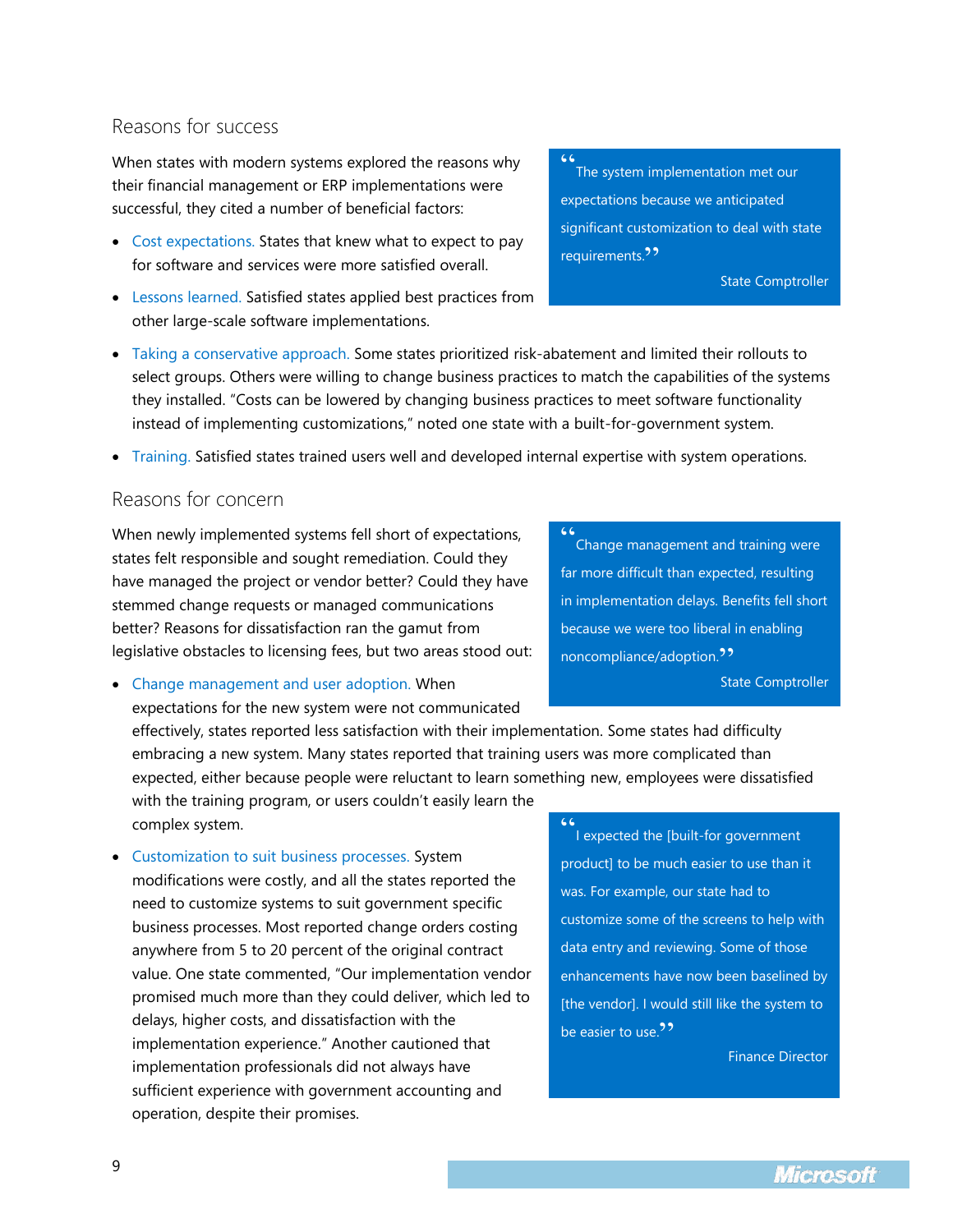## <span id="page-9-0"></span>STATE RECOMMENDATIONS

Collected from survey comments, the candid feedback from state financial leaders provides an interesting reflection of their experiences in planning and implementing a financial system replacement or upgrade.

The states with the greatest satisfaction in their software felt they had gotten a system built for government. They had worked closely with their vendors—either to customize the

" I think it is possible to [improve the experience], but it takes cooperation among the groups involved. We were able to accomplish our goals during implementation by maintaining our focus on our priorities.<sup>??</sup>

Deputy Auditor

system or to influence the product direction. Consider some of their best practices:

- Think partnership. As the contract and project proceed, make sure to view your vendor as a business equal—after all, in this partnership, the vendor also bears accountability for a successful outcome. Partner across departments, too. Create a virtual team that includes representatives from all the groups who will be using the system so they have a say in its implementation and functionality.
- Get buy-in. Get the full backing of the comptrollers, executives, and oversight agencies, and work toward cross-agency collaboration. Also get buy-in from key stakeholders and users early, and set their expectations from the start.
- Don't rush. Think through requirements carefully with appropriate analysis and vetting. Let your vendor help you frame system requirements, but never forget that you—not the vendor—are the expert in your state's business, accounting, and operating practices.
- Think long-term. Consider that your project may last longer than the current state comptroller's tenure. Stay aware of the effects of organizational change at all levels, and make sure the right people know how to keep the project rolling no matter what happens at the top. Secure multi-year funding if you can.
- Consider staffing. Can you backfill positions if key operational staff members are assigned to the implementation project? Consider keeping project team members assigned to the existing system while implementing the new so that day-to-day operations remain as seamless as possible. Or use both employees and vendor personnel in a cooperative blending of development and implementation resources.
- Stay flexible. Avoid expensive software customization by changing your business practices, if you can, to accommodate the functionality of a new system.
- Communicate, communicate, communicate. Don't necessarily baby the old guard, who will probably grumble about any new system. But do make sure your users know what's coming. Engage them early, encourage openness, and anticipate training needs.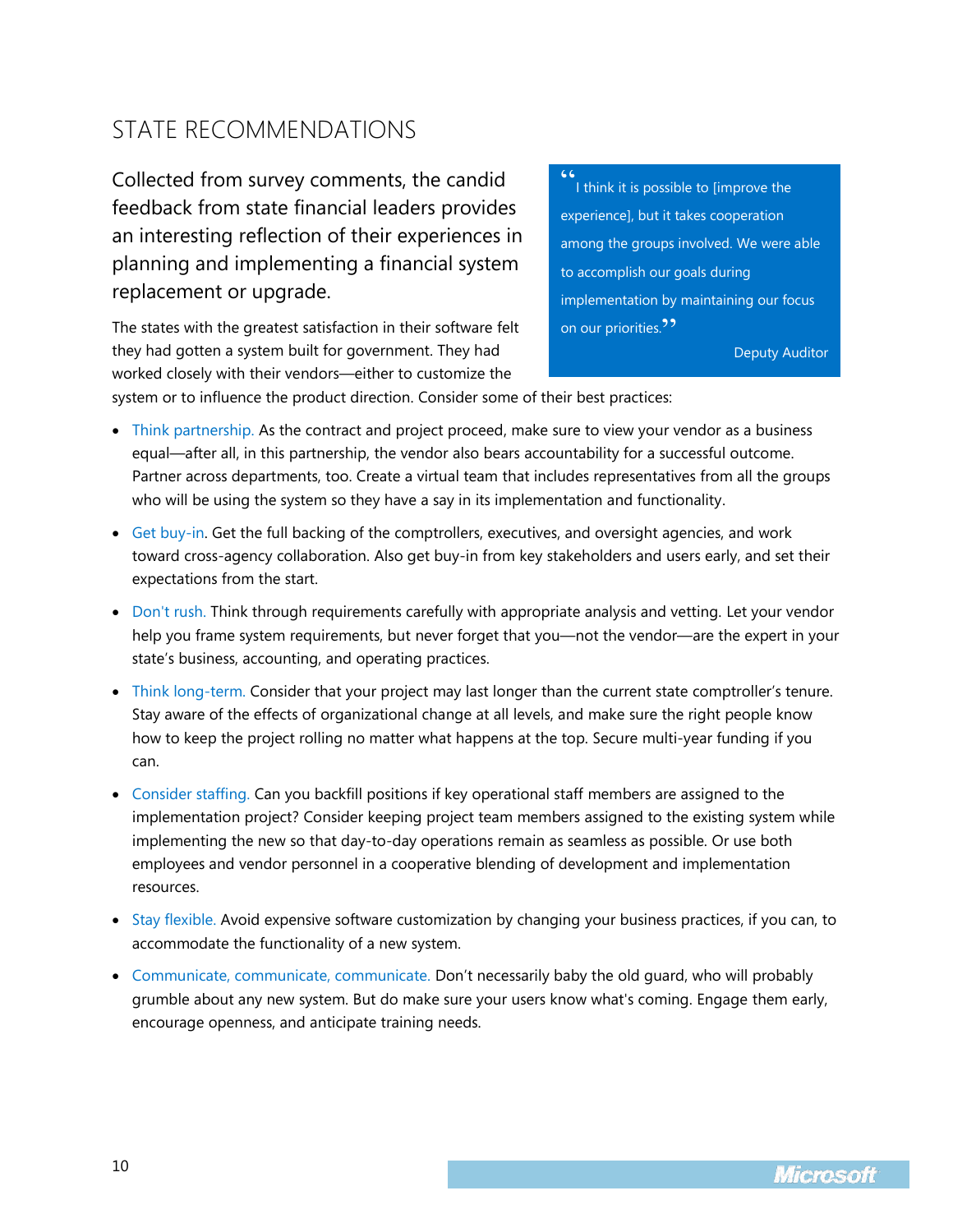## <span id="page-10-0"></span>MICROSOFT POINT OF VIEW

The pragmatism of state financial leaders shows in our survey results. To them, it is realistic to expect to pay tens of millions of dollars for systems that take upwards of two years to implement. To put it bluntly, we think states should expect better.

It's no wonder that the states in our survey are cautious when it comes to large-scale software implementation projects. Considering the time, effort, and resources states expend in an effort to implement their financial management and ERP systems, we think they deserve to spend more time enjoying the benefits. Instead, more than 80 percent of the states with new systems reported gaps in the expectations of users, and their comments made it clear that it can take *years* to become comfortable with the new systems. Moreover, the pain and cost of implementation lowers their expectations for the future.

The survey comments also make it clear to us that states have done more than their share of self-inquiry in their desire to learn from the past and to develop best practices for the future. However, in our view, the states cannot and should not solely shoulder the responsibility for system gaps and deployment difficulties. Today, state leaders take a limited view of system capabilities based on their experiences. Instead, we think the vendor community should step forward with innovations that bring greater value to government

#### THINK OUTSIDE THE BOX

After hearing about the states' experiences, we saw a common theme of state accountability. States took responsibility for the challenges they faced in acquiring, implementing, adopting, and operating these large-scale financial management and ERP systems.

We wonder if there's another way to look at the situation. For example, one bold state leader called the vendor community to task:

I believe that it is feasible to lower acquisition and implementation costs,

 $C<sub>1</sub>$ 

improve the user experience, and achieve desired business benefits. These should be goals of all software companies. I believe making systems easier to install and upgrade, easier to maintain, and easier to configure (by nonprogrammers) will be keys to success in the future for software vendors<sup>99</sup>

Finance Director

workers. Then, when funding becomes available, states can select from the best of the crop, move forward with IT modernization efforts, and rapidly reap the benefits that ERP was intended to provide.

#### Question expectations

Should past experiences with earlier, monolithic architectures predict future experiences? Comparing the financial management systems of the past to the state of the art in deployment and usability of today's ERP systems is a bit like comparing a dial-up modem to high-speed Internet service. They both work, but which do you want to use?

Our key takeaways:

 Built-for-government matters. No global software vendor can match all the unique requirements of states. However, systems *built for government* met state expectations with the fewest gaps.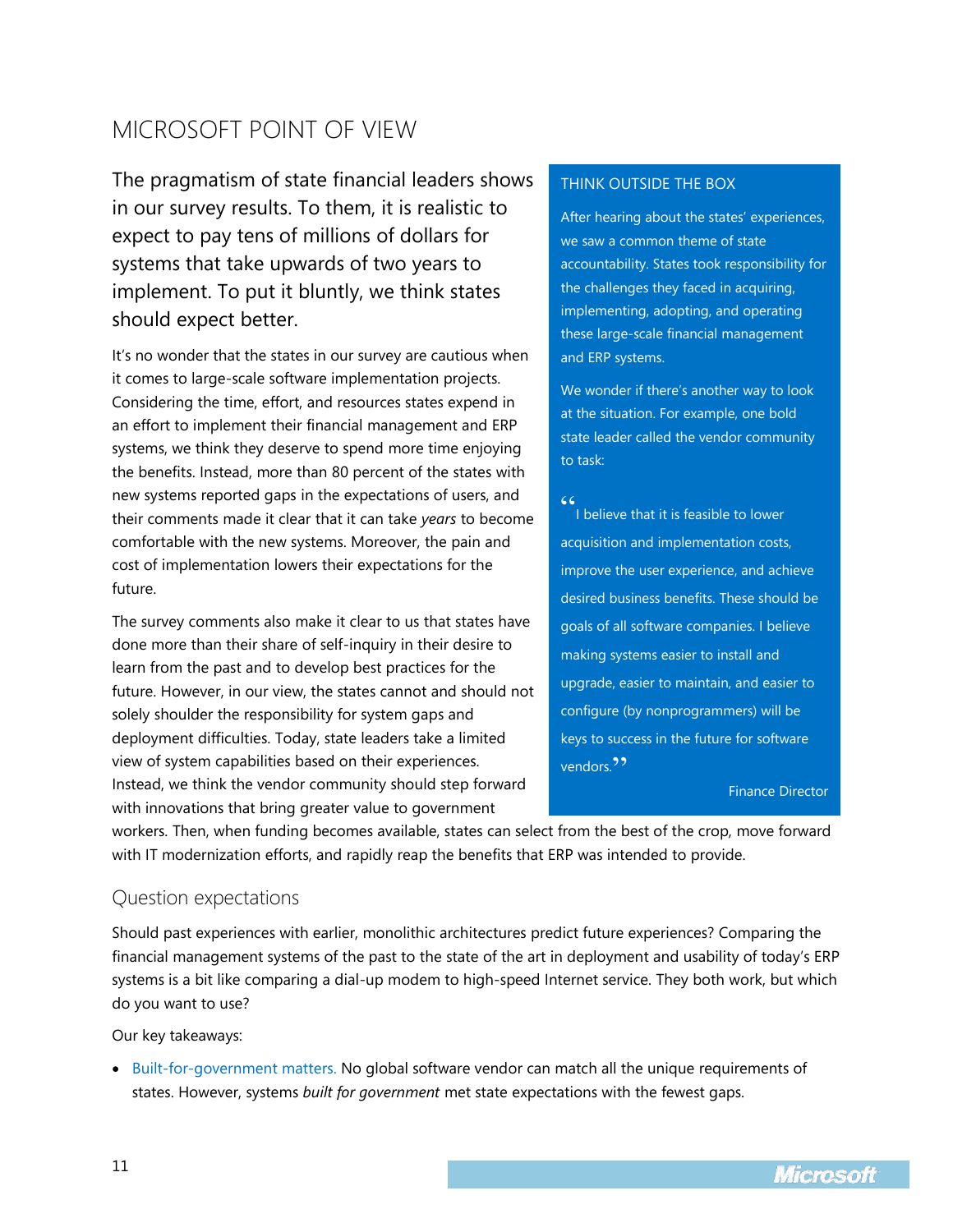- Ease of use matters. Systems built for government did not alleviate the pain of user adoption. In our view, public sector organizations should enable all stakeholders—from employees to vendors to citizens—to *easily* gain access to the data and resources appropriate for their role. We also think that states should *expect* their systems to work in a familiar manner, like other desktop tools that employees know and use. That way, users get up to speed and productive quickly, which can help reduce training costs and can lessen user frustration and resistance to the new.
- Question assumptions. Why should it take four years to really get comfortable and realize the benefits of a new financial management system? Shouldn't states and local governments expect to gain value within a year, if not sooner, for something that costs so much? Why should upgrades be so cumbersome that some states don't bother? Shouldn't each software release offer immediate improvements that go beyond simply staying current?

#### So what should you do?

If your state is using legacy software, the time will come when you must modernize. Take the time to learn from other states and to get clear on your requirements. Then look for a system that you can:

- Install, maintain, and configure quickly and easily so you can gain value faster.
- Rely on external contractors for implementation only as needed.
- Work with out-of-the-box components that integrate with existing systems to help bring down the total cost of ownership.
- Use with ease, without the need for extensive, expensive training. Not only does ease of use increase user satisfaction and adoption rates, but also it promotes self-sufficiency.

If your state implemented a financial management or ERP system within the past 5 or 10 years, you can look for ways to make the most of your investment:

- Make sure your employees are proficient with the system. The power of productivity starts with them.
- Investigate the cost of maintenance and operations, and look for ways to streamline. Should you really be paying that much to manage a system that delivers only adequate experiences?
- Ensure that the vendor-proposed requirements will fit as promised.
- Work with your vendor to better understand the future so you can be ready for change. After all, if you're paying a hefty maintenance fee, you deserve a system that not only works today but also delivers on the promise of the next-generation ERP advances built for government.

In our view, these requirements, capabilities, and demands are the bare minimum you should expect any ERP vendor to meet with their solution. Just as today's citizens have higher expectations for the services they receive from you, so should you from your vendor. Work closely with your vendor to maximize the benefits of your new system. Your government and its citizens deserve nothing less.